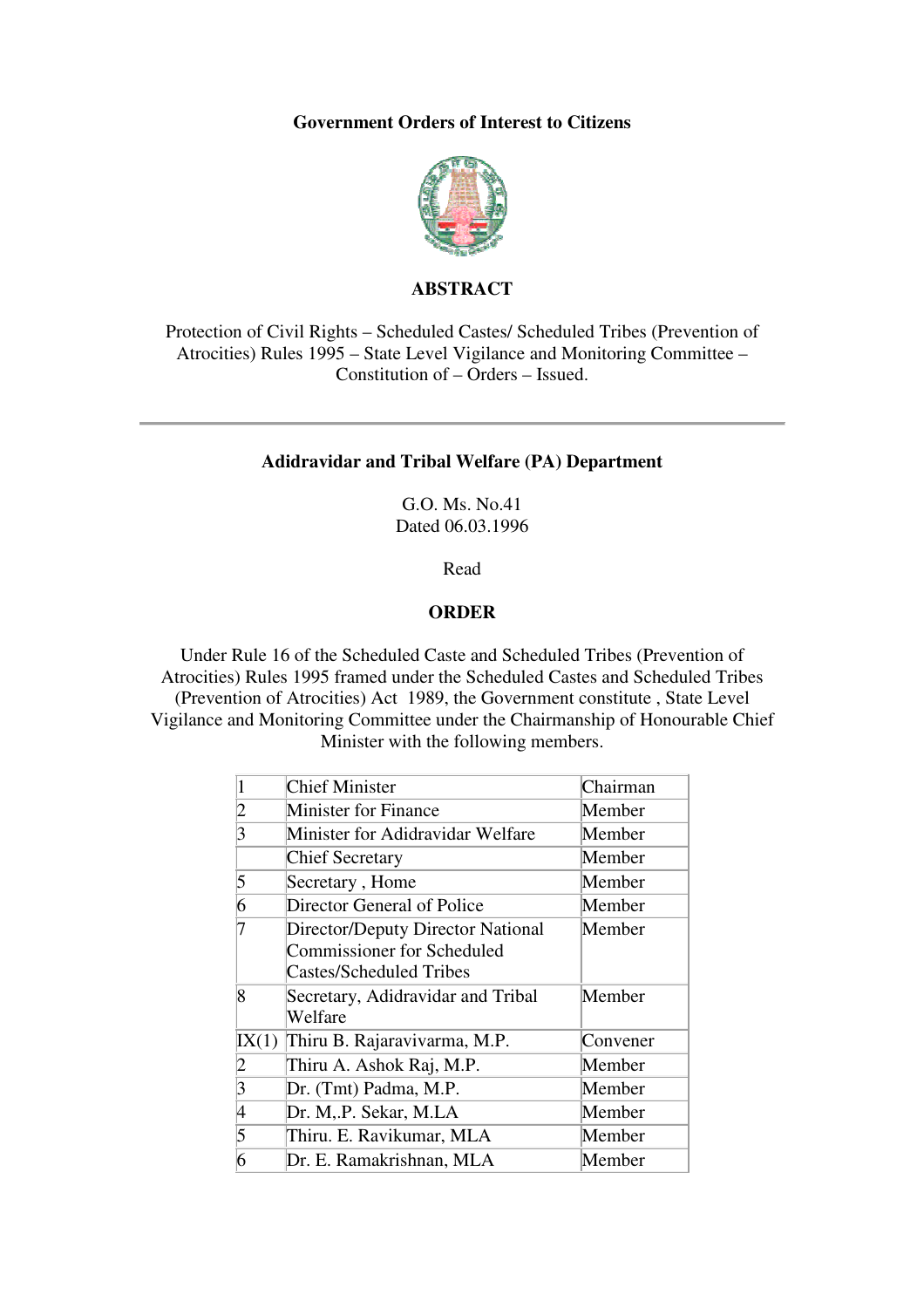|    | Dr. J. Paranthaman, MLA      | Member |
|----|------------------------------|--------|
| 8  | Thiru C.K Thamizharasan, MLA | Member |
| Q  | Thiru S. Arumugam, MLA       | Member |
| 10 | Thiru V. Subramanian, MLA    | Member |
| 11 | Thiru N.R. Rajendran, MLA    | Member |
| 12 | Thiru C. Perumal, MLA        | Member |
| 13 | Thiru S. Anbalagan, MLA      | Member |
| 14 | Dr (Tmt) V. Saroja, MLA      | Member |
| 15 | Dr (Tmt) M. Seeniammal, MLA  | Member |
| 16 | Thiru V. Thambusamy, MLA     | Member |
| 17 | Thiru G. Palanisamy, MLA     | Member |

The State Level Vigilance and Monitoring Committee shall meet at east twice in a calendar year in the month of January and July to review the implementation of the provisions of Act, relief and rehabilitation facilities provided to the victims and other matters connected therewith, prosecution of cases under the Act, role of different officers / agencies, responsible for implementing the provision of the Act and various reports received by the State Government.

#### (BY ORDER OF THE GOVERNOR)

P. NATESAN, Secretary to Government.

To

The All Members (Sl. No.IX)

The Director of Adi Dravidar and Tribal Welfare, Madras-5

The Director General of Police, Madras-2

The Deputy Inspector General (PCR) Madras-30

The Director / Deputy Director National Commission for SC/ST, Chennai-6

The Secretary to Government of India, Ministry of Welfare, New Delhi.

All District Collectors.

Copy to

The Public (L & O) Department, Madras-9 The Home Department, Madras-9

/forwarded by order/